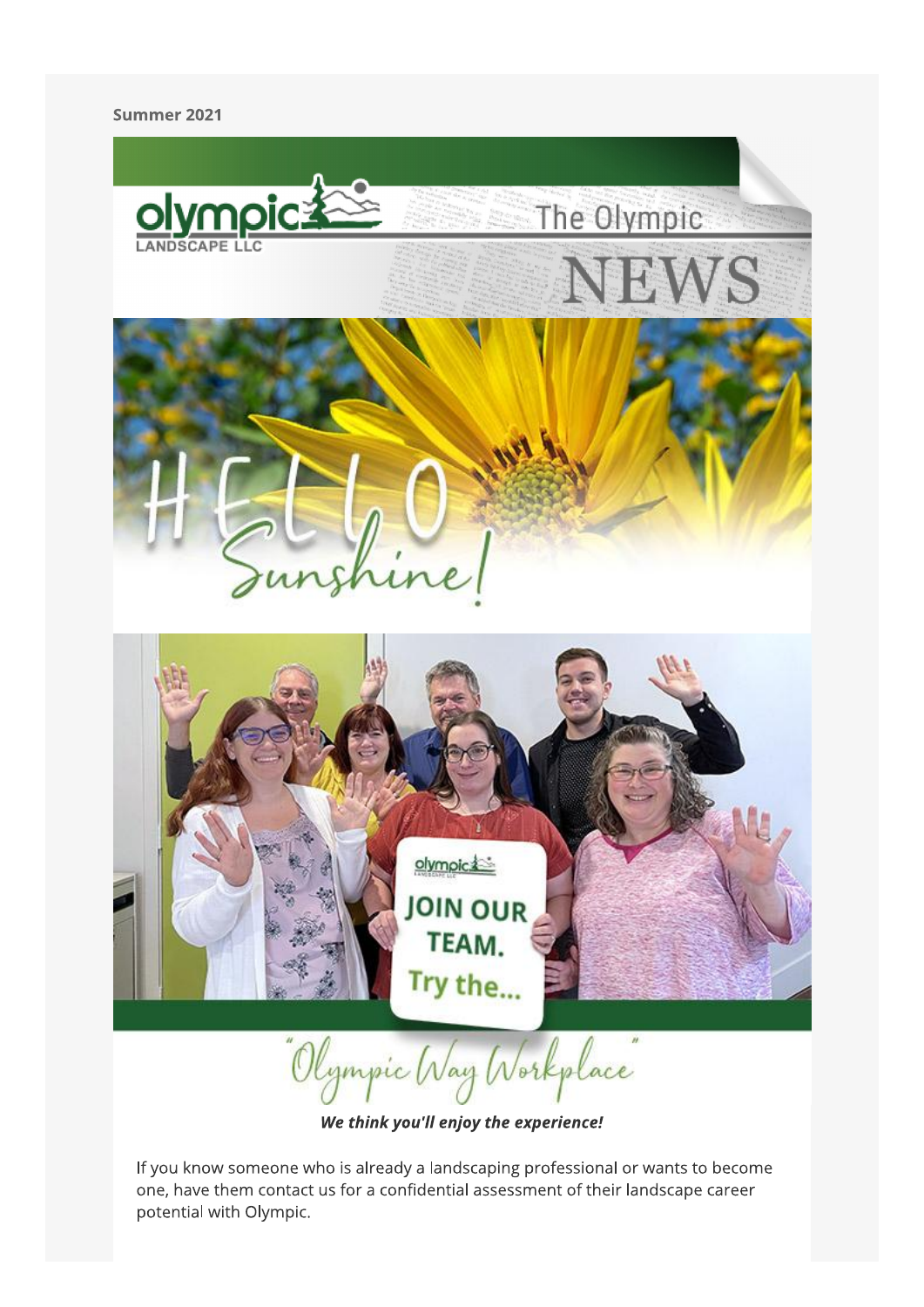In business for over 40 years Olympic Landscape is enjoying a current explosion of interest in our award winning Design, Construction, Service and Maintenance services. We have enjoyed steady growth over the years and a recent expansion of services and our service area. At present, we are seeking top quality employees to add to our family of dedicated professionals and craftspeople.

#### **Olympic offers:**

- Competitive pay and benefits
- Ongoing training
- Enjoyable work environment
- Plenty of opportunity for promotion and advancement

Help someone you know start or fulfill their career ambitions in a solid, trending industry, with a well established company that is known for taking good care of their customers and treating their employees like family.

**APPLY TODAY** 

## **St. Francis House Back-to-School Program**



#### Olympic is co-hosting a school supply drive to help with the St. Francis House annual Back-to-School Program.

Every child should have the opportunity to be equipped with necessary supplies to be successful in school. Some families have a difficult time in affording the annual long list of supplies needed. In 2019, St. Francis House served 1,116 low-income students with a backpack full of grade-appropriate school supplies and clothing for school and is striving to do the same this year!

#### Would you like to help?

Mention Olympic Landscape as you drop off your donations from the end of July and through the end of August directly at St. Francis House:

322 7th Street SE Puyallup, WA 98372

**Donation Hours:**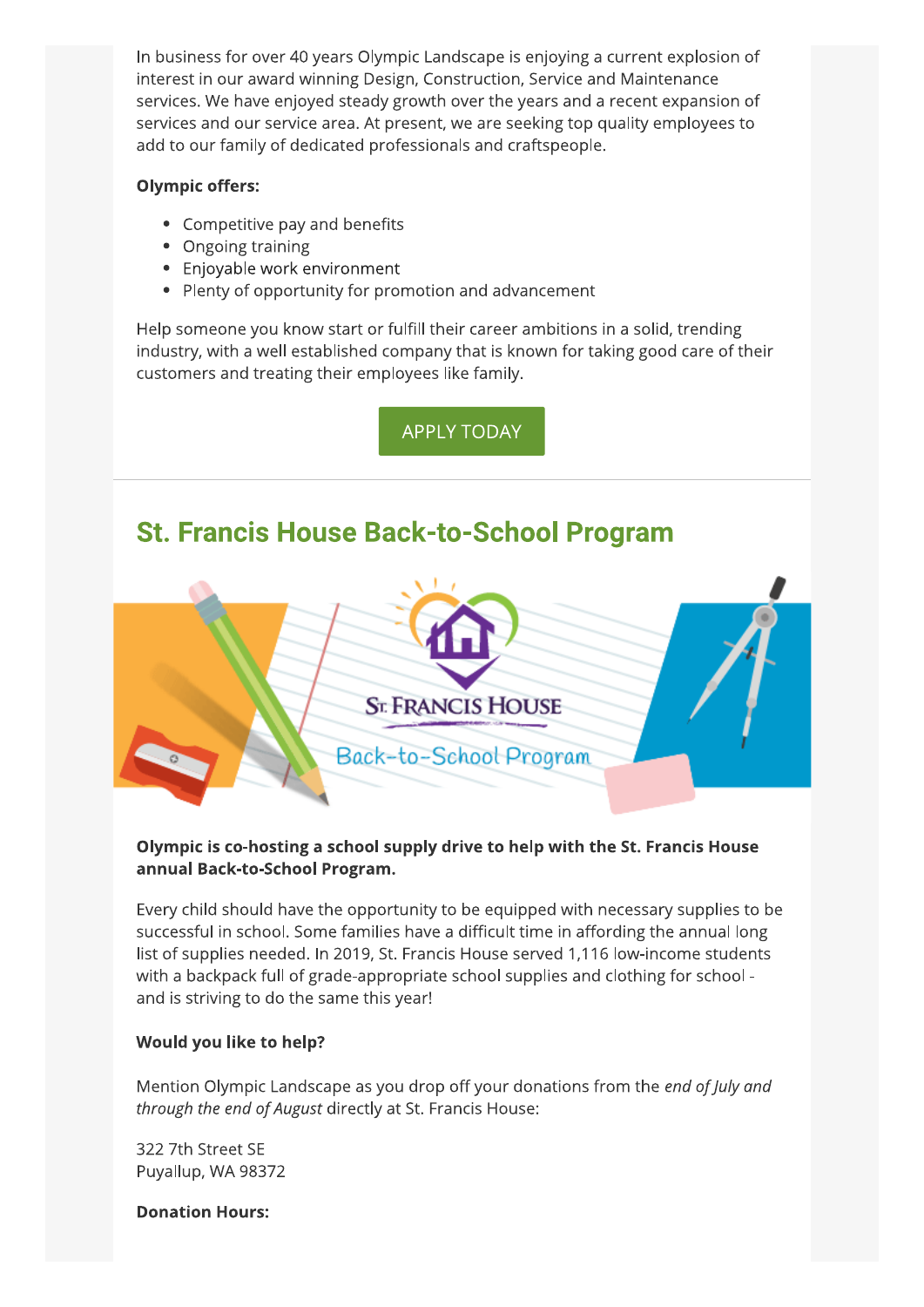Monday, Wednesday, Friday: 10 am - 5 pm Tuesday and Thursday: Shopping ONLY / Closed to Donations Saturday: 10 am - 3 pm Sunday: Closed

You can see a list of needed school supplies here:

http://www.puyallupfrancishouse.org/our-programs/back-to-school-program

Thank you for making a difference!

## **The Washington State Fair**

... or as some STILL like to call it, the "Puyallup Fair!"



# **FREE Tickets!**

We are giving away two sets of 4 tickets each. This will get you into the *upcoming* **State Fair in Puyallup.** 

The 2021 Fair runs from 9/3 - 9/26.

Winners can pick when they want to go, where they want to park, and what they want to do!! Simply click the button below to enter our drawing. This will get you to where you need to go to enter our drawing for one set of 4 tickets each.

We'll draw the winner's names on Friday, August 13th. Winners will be notified by email.

#### **ENTER DRAWING**

### **Would You Give Us a Review?**

We would love your feedback! If you have had experience with Olympic as a customer,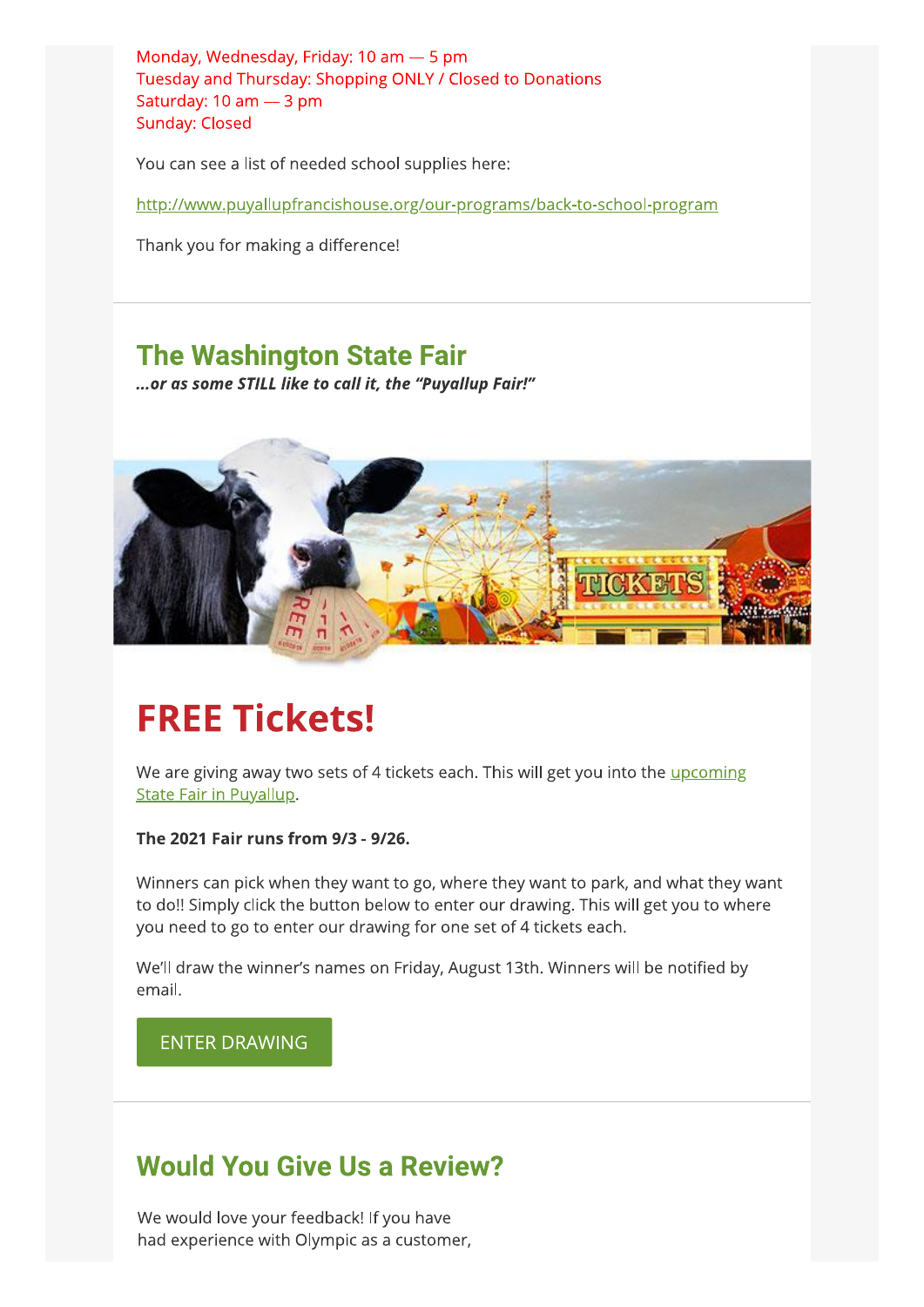we would appreciate your rating/review. You can share the thoughts you wish to convey about your experience with us in general, or with individual staff and crew people, on social media sites like Facebook, Google, Yelp, Angie's List, etc.

We would love your feedback!

We appreciate the opportunity to hear your valuable feedback!

RATE US ON YELP

RATE US ON GOOGLE

...for your patience and understanding!

2021 has been a wonderful year in so many ways and we are grateful for that!

We have been blessed to be very busy doing the work we love, creating exceptional landscapes for our customers.

Yet in some ways it has been one of the most stressful and challenging for us and our customers as well.

Due to the unusual circumstances the pandemic has created, we have seen a tremendous surge in the interest for landscaping services. At the same time though we have ironically been saddled with a severe shortage of labor, along with periodic interruptions in our normal supply chains. Consequently customers have had to endure long wait times for service and sketchy communication at times.

We have hopefully experienced the peak of this kind of weird dilemma however as it seems we are starting to catch up with the overflow of work and finding creative ways to handle the workforce challenges. A backlog is still there, but we are gaining more of a handle on it!

Fortunately we are blessed to have some super industrious and creative employees who are finding ways to get things done in spite of the situation. We are grateful for these leaders and workers, taking it in stride and going the extra mile to give our customers the excellent service they desire and deserve!

Thanks so much again, to all of our wonderful customers for your patience and understanding, and to our great Olympic Team for your loyalty, perseverance and hard work during these both trying and rewarding times!